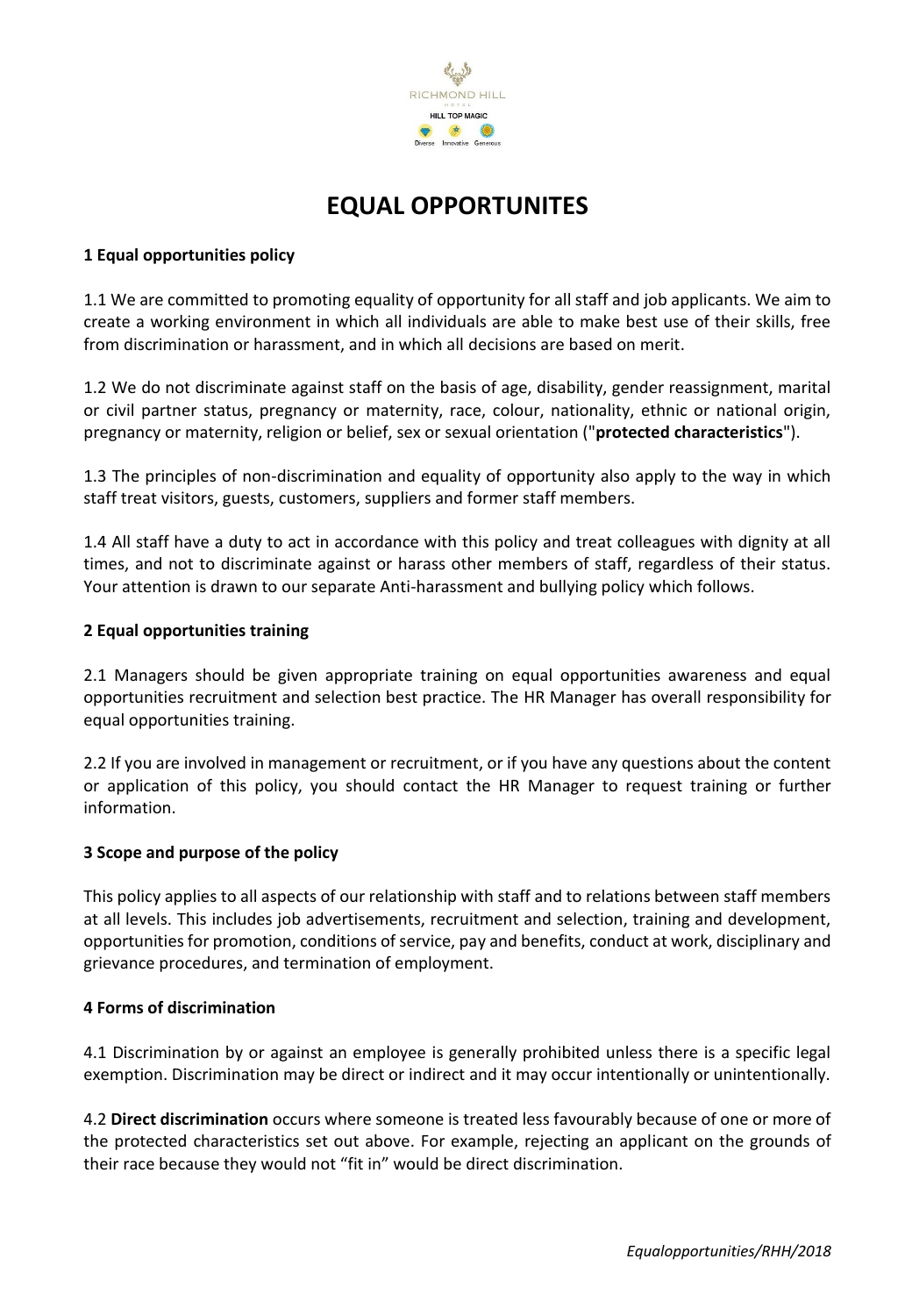

4.3. **Indirect discrimination** occurs where someone is disadvantaged by an unjustified provision, criterion or practice that also puts other people with the same protected characteristic at a particular disadvantage. For example, a requirement to work full time puts women at a particular disadvantage because they generally have greater childcare commitments than men. Such a requirement will need to be objectively justified.

4.4 Harassment related to any of the protected characteristics is prohibited. Harassment is unwanted conduct that has the purpose or effect of violating someone's dignity, or creating an intimidating, hostile, degrading, humiliating or offensive environment for them. Harassment is dealt with further in our Anti-harassment and Bullying Policy.

4.5 Victimisation is also prohibited. This is less favourable treatment of someone who has complained or given information about discrimination or harassment or supported someone else's complaint.

## **5 Recruitment and selection**

5.1 We aim to ensure that no job applicant suffers discrimination because of any of the protected characteristics above. Our recruitment procedures are reviewed regularly to ensure that individuals are treated on the basis of their relevant merits and abilities. Job selection criteria are regularly reviewed to ensure that they are relevant to the job and are not disproportionate.

5.2 Job advertisements should avoid stereotyping or using wording that may discourage particular groups from applying.

5.3 We take steps to ensure that our vacancies are advertised to a diverse labour market.

5.4 Applicants should not be asked about health or disability before a job offer is made. There are limited exceptions which should only be used with Human Resources approval.

5.5 Applicants should not be asked about past or current pregnancy or future intentions related to pregnancy.

5.6 Applicants should not be asked about matters concerning age, race, religion or belief, sexual orientation, or gender reassignment.

5.7 We are required by law to ensure that all employees are entitled to work in the UK. Assumptions about immigration status should not be made based on appearance or apparent nationality. All prospective staff, regardless of nationality, must be able to produce original documents evidencing their entitlement to work in the UK before their employment starts, to satisfy the UK Border Agency requirement and current immigration legislation. The list of acceptable documents is available from Kew Green Human Resources team.

# **6 Staff training and promotion and conditions of service**

6.1 Staff training needs will be identified through regular staff appraisals. All staff will be given appropriate access to training to enable them to progress within the organisation and all promotion decisions will be made on the basis of merit.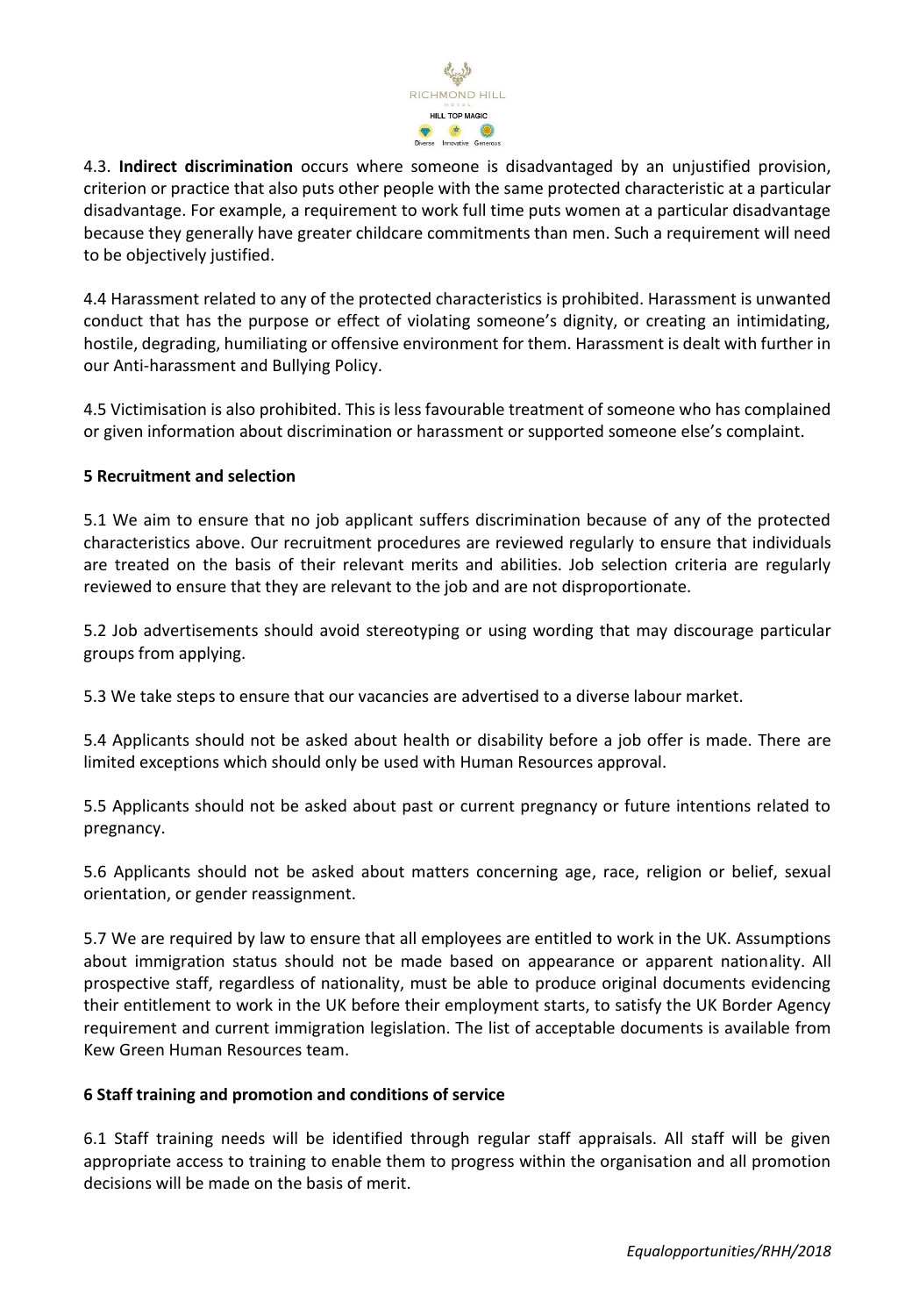

6.2 Our conditions of service, benefits and facilities are reviewed regularly to ensure that they are available to all staff who should have access to them and that there are no unlawful obstacles to accessing them.

## **7 Termination of employment**

7.1 We will ensure that redundancy criteria and procedures are fair and objective and are not directly or indirectly discriminatory.

7.2 We will also ensure that disciplinary procedures and penalties are applied without discrimination, whether they result in disciplinary warnings, dismissal or other disciplinary action.

## **8 Disability discrimination**

8.1 If you are disabled or become disabled, we encourage you to tell us about your condition so that we can support you as appropriate.

8.2 If you experience difficulties at work because of your disability, you may wish to contact your hotel General Manager to discuss any reasonable adjustments that would help overcome or minimise the difficulty. Your hotel General Manager may wish to consult with you and your medical adviser(s) about possible adjustments. We will consider the matter carefully and try to accommodate your needs within reason. If we consider a particular adjustment would not be reasonable, we will explain our reasons and try to find an alternative solution where possible.

8.3 We will monitor the physical features of our premises to consider whether they place disabled workers, job applicants or service users at a substantial disadvantage compared to other staff. Where reasonable, we will take steps to improve access for disabled staff and service users.

## **9 Part-time work**

We monitor the conditions of service of part-time employees and their progression to ensure that they are being offered appropriate access to benefits and training and promotion opportunities. We will ensure requests to alter working hours are dealt with appropriately under our Flexible Working Policy.

## **10 Breaches of the policy**

10.1 If you believe that you may have been discriminated against you are encouraged to raise the matter through our Grievance Procedure. If you believe that you may have been subject to harassment you are encouraged to raise the matter through our Anti-harassment and Bullying Policy. If you are uncertain which applies or need advice on how to proceed you should speak to your hotel General Manager or Human Resources Team.

10.2 Allegations regarding potential breaches of this policy will be treated in confidence and investigated in accordance with the relevant procedure. Staff who make such allegations in good faith will not be victimised or treated less favourably as a result. False allegations which are found to have been made in bad faith will, however, be dealt with under our Disciplinary Policy and Procedure.